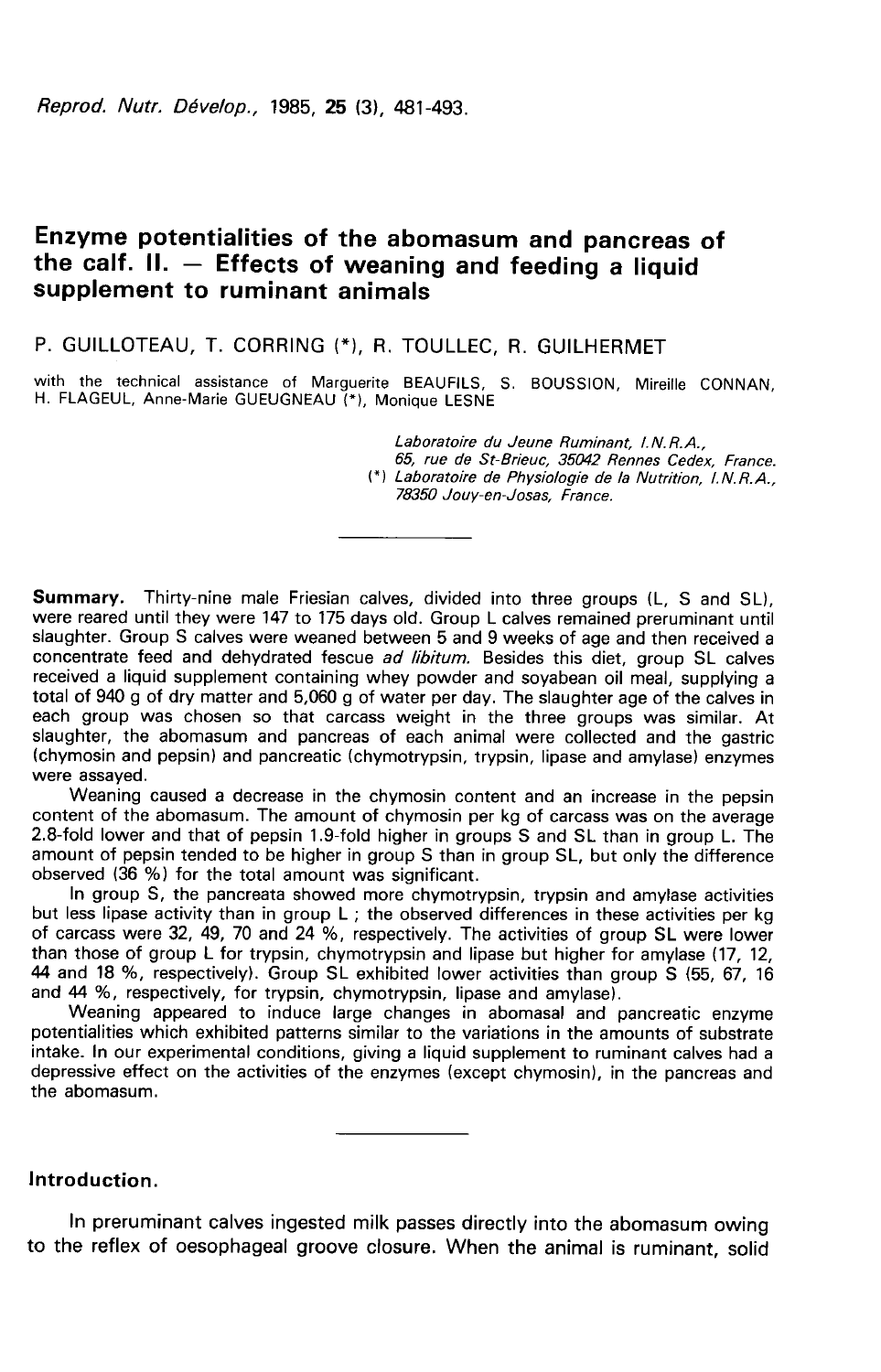#### P. GUILLOTEAU et al.

food remains in the rumen where it is fermented by the microflora before passing into the abomasum. However, the reflex of oesophageal groove closure in weaned calves can be maintained and the rumen by-passed when a part of the diet is given in liquid form (Guilhermet, Patureau-Mirand and Toullec, 1976 ; Guilhermet, Coroller and Toullec, 1980). This technique permits better use of good quality protein and energy sources insofar as they can be efficiently digested by monogastric mechanisms. Transition from the preruminant to the ruminant stage and the distribution of a part of the diet in liquid form lead to physiological adaptations in animals which have been little studied from the point of view of digestive secretions (Andren, Bjorck and Claesson, 1980, 1981 ; review by Sissons, 1981). The aim of the present work was to measure the effect of the above two factors on the secretory potentialities of the abomasum and the exocrine pancreas in intensively-fed calves.

### Material and methods.

Thirty-nine male Friesian calves, bought at about 8 days of age, were reared on straw in individual crates. Up to 4 weeks, they were muzzled and received a milk substitute diet (table 1) which was bucket-fed twice daily. The calves were then distributed into three groups (L, S and SL) of 13 animals each. Group L

| Constituents (%)            |                           |                     |            |
|-----------------------------|---------------------------|---------------------|------------|
| Diet                        | <b>Milk</b><br>substitute | Concentrate<br>feed | Supplement |
| Skim milk powder            | 65.0                      |                     |            |
| Maize                       |                           | 74.2                |            |
| Sovabean meal               |                           | 12.0                | $25.0$ (1) |
| Dehydrated alfalfa          |                           | 6.0                 |            |
| Urea                        |                           | 0.8                 |            |
| Tallow                      | 22.0                      |                     |            |
| Beet molasses               |                           | 3.0                 |            |
| Pregelatinized starch       | 2.0                       |                     |            |
| Whey powder                 | 10.0                      |                     | 75.0       |
| Mineral and vitamin mixture | 1.0                       | 4.0                 |            |

## TABLE 1

Diet composition

Chemical composition (% DM)

| Diet              | Milk<br>substitute | Concentrate<br>feed | Dehydrated<br>fescue | Supplement |
|-------------------|--------------------|---------------------|----------------------|------------|
| Protein (N. 6.25) | 24 6               | 17.6                | 16.9                 | 22.9       |
|                   | 21.9               | 3.0                 | 3.1                  | 1.4        |
| Lipid<br>Starch   | 2.5                | 51.9                |                      | -          |
| Crude fiber       |                    | 10.2                | 24.4                 | 1.9        |
| Minerals          | 7.8                | 7.5                 | 11.0                 | 9.2        |

(1) Dehulled soyabeans, hexane-extracted, treated by damp heat and finely ground (Soyoptim from « Société Industrielle des Oléagineux », 59, rue de la Tour, 75016 Paris, France).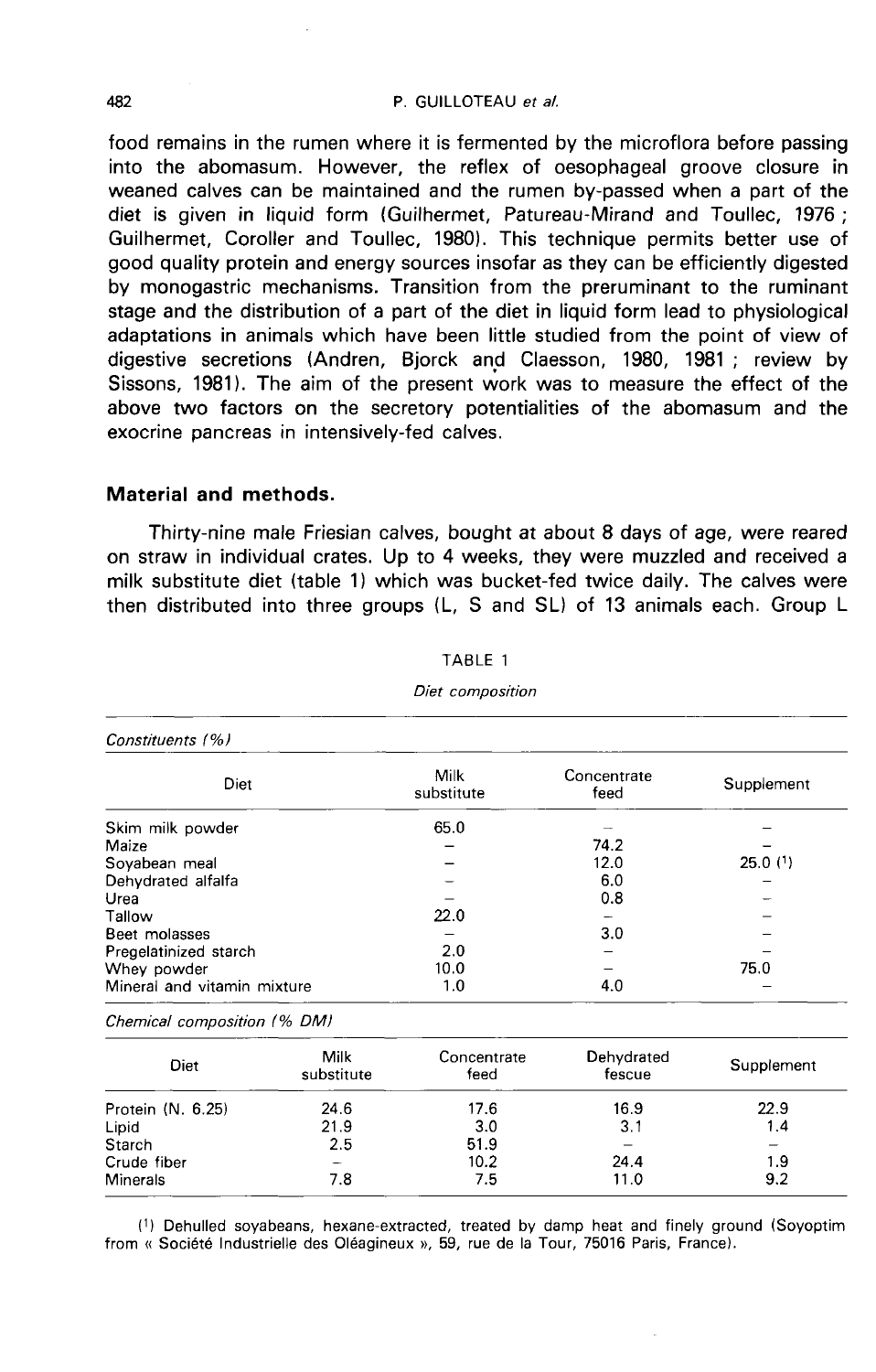calves continued to receive exclusively the milk substitute diet and remained preruminant until slaughter. They were always muzzled and were fed twice daily, except on Sundays when no evening meal was given. The amounts distributed at each meal increased with age from 665 to 1,595 g of dry matter and the concentration increased likewise from 133 to 190 g of dry matter/kg of milk substitute.

The muzzle was removed from the other calves and they were gradually weaned between 4 and 9 weeks onto an exclusively solid diet (group S) or a semi-liquid diet (group SL) and thus became either strict or « semi » ruminant, respectively. These calves were given a concentrate feed, dehydrated fescue (table 1) and water ad libitum from 4 weeks of age. Group SL calves received a liquid supplement containing a mixture of whey powder and soyabean meal (table 1) diluted in water (156 g of dry matter/kg of liquid). During weaning, this supplement gradually replaced the milk substitute from 7 weeks of age. After weaning each calf was given a constant amount (6 kg/day) of the liquid supplement. It was bucket-fed twice daily up to 14 weeks and thereafter given once daily. Blood samples for plasma glucose determination were taken from the jugular vein 4 h after the morning meal during the last week before slaughter (Michel, 1973). All animals of a same group were slaughtered on the same day ; slaughter ages were chosen so as to obtain similar mean carcass weights in the three groups (table 2).

The abomasal mucosa and the pancreas were collected at slaughter and analysed according to methods described by Guilloteau et al. (1983). The amounts of pepsin and chymosin were expressed in mg ; chymotrypsin activity was expressed in umoles of acetyltyrosin ethyl ester (ATEE) hydrolysed per min, trypsin activity in pmoles of benzoyl arginine ethyl ester (BAEE) hydrolysed per  $min$ , lipase activity in  $\mu$ moles of fatty acids released per min and amylase activity in the number of reducing terminals released after 20-min hydrolysis of soluble starch. The results were subjected to an analysis of variance and means were ranked according to the Newman-Keul's test (Snedecor and Cochran, 1971).

| Group $(1)$                |                   | SL              | S                             |
|----------------------------|-------------------|-----------------|-------------------------------|
| Age $(d)$                  | 147               | 168             | 175                           |
| Liveweight (kg)            | $+3.7**$<br>219.5 | 242.5<br>$+6.8$ | 258.8<br>$+ 4.0^{a*}$         |
| Carcass weight (kg)        | 128.6<br>$+2.6$   | $126.5 + 3.8$   | 135.2<br>$+2.4$               |
| Abomasum fresh weight      |                   |                 |                               |
| $(g/kg \text{ carcass})$ : |                   |                 |                               |
| • total                    | $5.17 + 0.16$     | $5.96 + 0.37$   | $5.69 + 0.16$                 |
| • mucosa                   | $1.79 + 0.12$     | $2.09 + 0.20$   | $2.40 + 0.10b$                |
| Pancreas (g/kg carcass)    |                   |                 |                               |
| • fresh weight             | $1.33 + 0.05*$    | $1.62 + 0.11$   | $1.71 + 0.04$                 |
| • total protein            | $0.217 + 0.011$   | $0.224 + 0.015$ | $0.269 + 0.008$ <sup>b*</sup> |

TABLE 2

Slaughter age, liveweight and weights of carcass, abomasum and pancreas (mean  $\pm$  SEM)

(1) Thirteen animals per group were slaughtered but 2 pancreata could not be used in group L. \*\*, \*: Differed from group SL (P  $\leq$  0.01 and 0.05); a,b: Group S differed from group L  $(P \le 0.01$  and 0.05).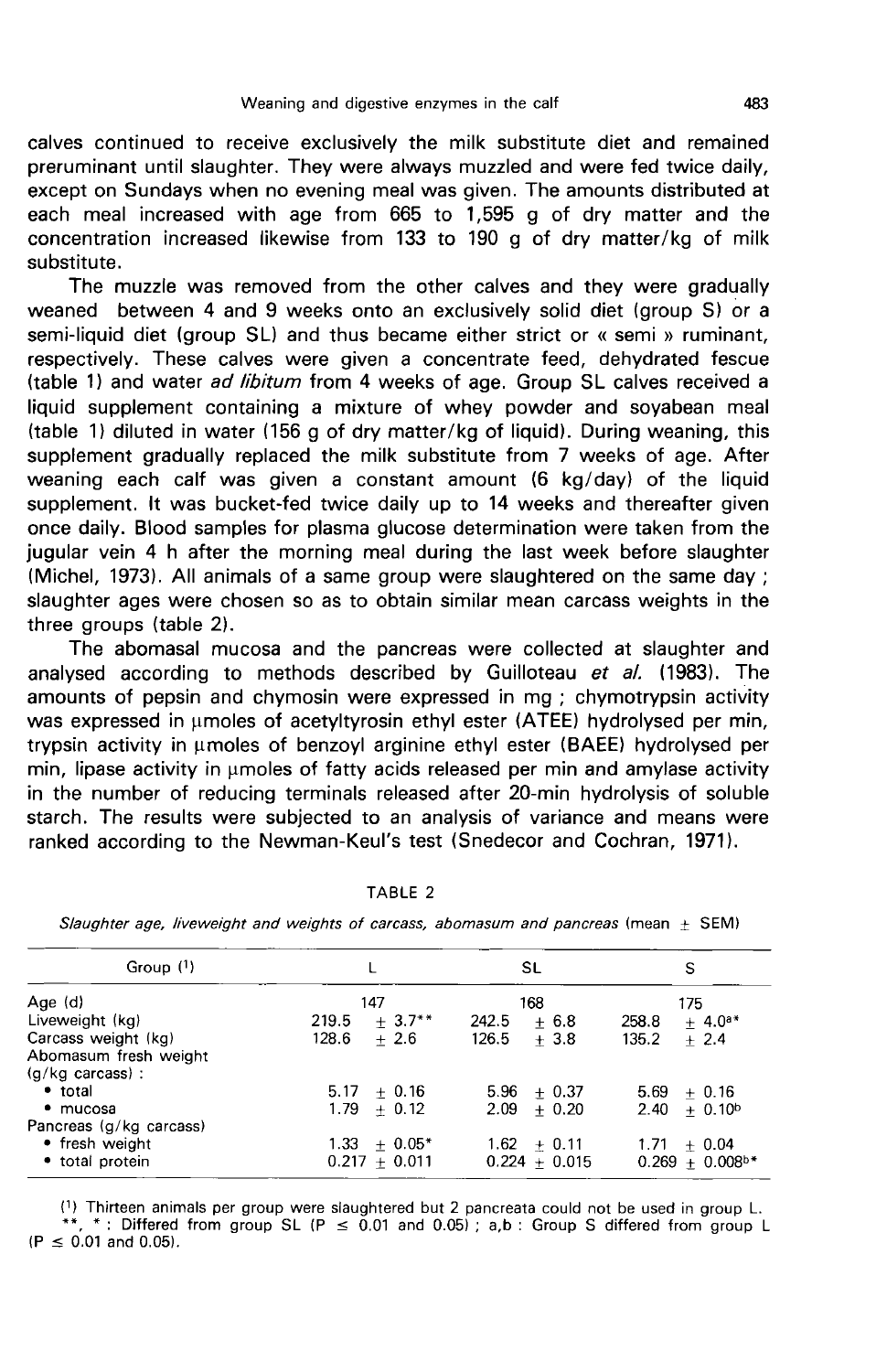## Results.

Growth and intake.  $-$  The health and growth of the animals were very satisfactory : from 4 weeks to slaughter the liveweight gains (means  $+$  SEM) were 1,346  $\pm$  33, 1,344  $\pm$  41 and 1,372  $\pm$  28 g/day for groups L, SL and S, respectively. To obtain the same carcass weight, the ruminant animals were slaughtered 3 (group SL) or 4 (group S) weeks later than the preruminants (table 2) ; the carcasses of group S calves were slightly heavier than those of the other groups, but the differences were non-significant. These divergencies were mainly due to the fact that group S animals had a higher growth rate than expected during the last 2 weeks of the experiment. Contrary to expectation, the carcass yield of group SL calves was not higher than that of group S (about 52.2 % of liveweight in both cases) ; indeed Guilhermet et al. (unpublished data) observed a decrease in the weight of digestive contents when ruminant calves were given a liquid supplement supplying about 25 % of the dry matter intake. The amounts of dry matter, nitrogen and starch intakes per kg of carcass were significantly higher in groups S and SL than in group L (table 3), whereas the contrary was true for lipids.

In group SL calves, the level of plasma glucose measured 4 h after the morning meal was lower ( $P < 0.01$ ) than in group L calves but it was higher  $(P < 0.05)$  than in group S calves (116  $\pm$  6, 148  $\pm$  7 and 96  $\pm$  3 mg per 100 ml, respectively). Thus a large part of the liquid supplement by-passed the rumen, in agreement with the results of Guilhermet, Patureau-Mirand and Toullec (1976) and Guilhermet, Coroller and Toullec (1980).

Since the carcasses of group S calves were slightly heavier than those of the other groups, the results are given not only as total activities and per g of mucosa or protein but are also expressed in relation to carcass weight. The relative weights of the abomasal mucosa and the pancreas were lowest in group L and highest in group S (table 2). Pancreatic protein content was lower ( $P < 0.01$ ) in group SL than in the other groups  $(0.14 \text{ g/g of parcreas } v_s \, 0.16)$ .

|  | TABLE |  |
|--|-------|--|
|--|-------|--|

Calf intakes during the week before slaughter  $(q/d/kg$  of slaughter carcass) (mean  $\pm$  SEM)

| Intake     | Group            |                |                      |
|------------|------------------|----------------|----------------------|
|            |                  | SL             | s                    |
| Dry matter | $22.45 + 0.44**$ | $39.56 + 1.28$ | $45.75 + 1.44a***$   |
| Protein    | $5.30 + 0.10**$  | $6.60 + 0.19$  | $7.35 + 0.21a*$      |
| Lipid      | $4.72 + 0.08**$  | $0.99 + 0.03$  | $1.30 + 0.04$ a**    |
| Starch     | $0.53 + 0.01**$  | $11.51 + 0.42$ | $15.83 + 0.46^{a**}$ |

\*\*, \*: Differed from group SL (P  $\leq$  0.01 or 0.05); a: Group S differed from group L (P  $\leq$  0.01).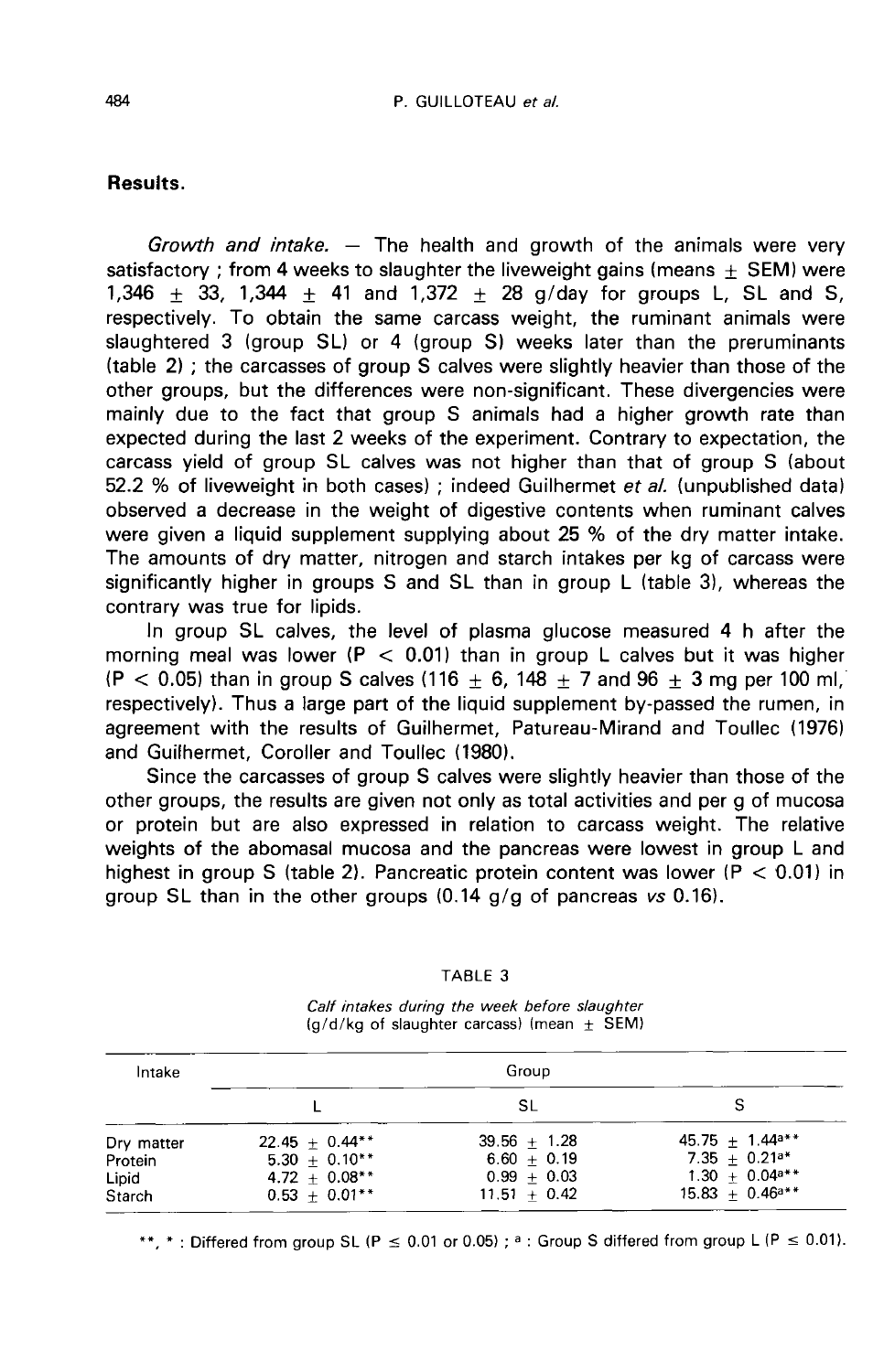Gastric and pancreatic enzymes. - The amounts of enzymes present per g of abomasal mucosa were similar in groups S and SL (table 4). However, the chymosin and pepsin contents of these organs were 3.6-fold higher and 1.6-fold lower, respectively, in group L than in groups S and SL (fig. 1). The chymosin: pepsin ratio was therefore very much higher (or an average 6.4-fold) in group L than in the other groups. The specific activities of chymotrypsin and amylase were 1.2 and 1.4-fold higher, respectively, whilst that of lipase was 1.5-fold lower in group S than in group L. There was no significant difference for trypsin between these two groups. Except for lipase, the specific activities of the enzymes of SL calves were generally lower than those of group S calves. They were also lower than those of group L for trypsin and lipase but higher for amylase.

#### TABLE 4

Amounts of gastric enzymes (mg/g of abomasal mucosa), specific activities of pancreatic enzymes and enzyme ratios (mean  $\pm$  SEM)

| Group                   |                  | <b>SL</b>        | s                             |
|-------------------------|------------------|------------------|-------------------------------|
| Amount (chymosin        | $2.30 + 0.31**$  | $0.66 + 0.10$    | $0.71 + 0.14^a$               |
| (pepsin                 | $0.85 + 0.11**$  | $1.29 + 0.11$    | $1.41 + 0.08^a$               |
| (chymotrypsin           | $10.73 + 0.55$   | $9.49 + 0.43$    | $13.29 + 0.32$ <sup>a**</sup> |
| Specific (trypsin       | $0.93 + 0.05**$  | $0.77 + 0.04$    | $0.98 + 0.03**$               |
| activity (lipase        | $7.36 + 0.31**$  | $4.99 + 0.24$    | $4.77 + 0.17a$                |
| (amylase                | $119.43 + 8.34*$ | $138.20 + 5.46$  | $161.78 + 4.91***$            |
| Ratio (chymosin: pepsin | $2.82 + 0.40**$  | $0.48 + 0.07$    | $0.48 + 0.09a$                |
| (chymotrypsin: trypsin  | $11.70 + 0.72$   | $12.68 \pm 0.82$ | $13.64 + 0.40$                |

\*: Differed from group SL (P  $\leq$  0.01 or 0.05); <sup>a</sup>: Group S differed from group L (P  $\leq$  0.01).



FIG. 1. - Amounts of gastric enzymes in whole abomasum  $(A)$  per kg of liveweight  $(B)$ and per kg of carcass (C) (means  $\pm$  SEM).

\*: Group S differed from group L (P  $\leq$  0.01 or 0.05); a,b: Groupe S differed from groupe L  $(P \le 0.01$  or 0.05).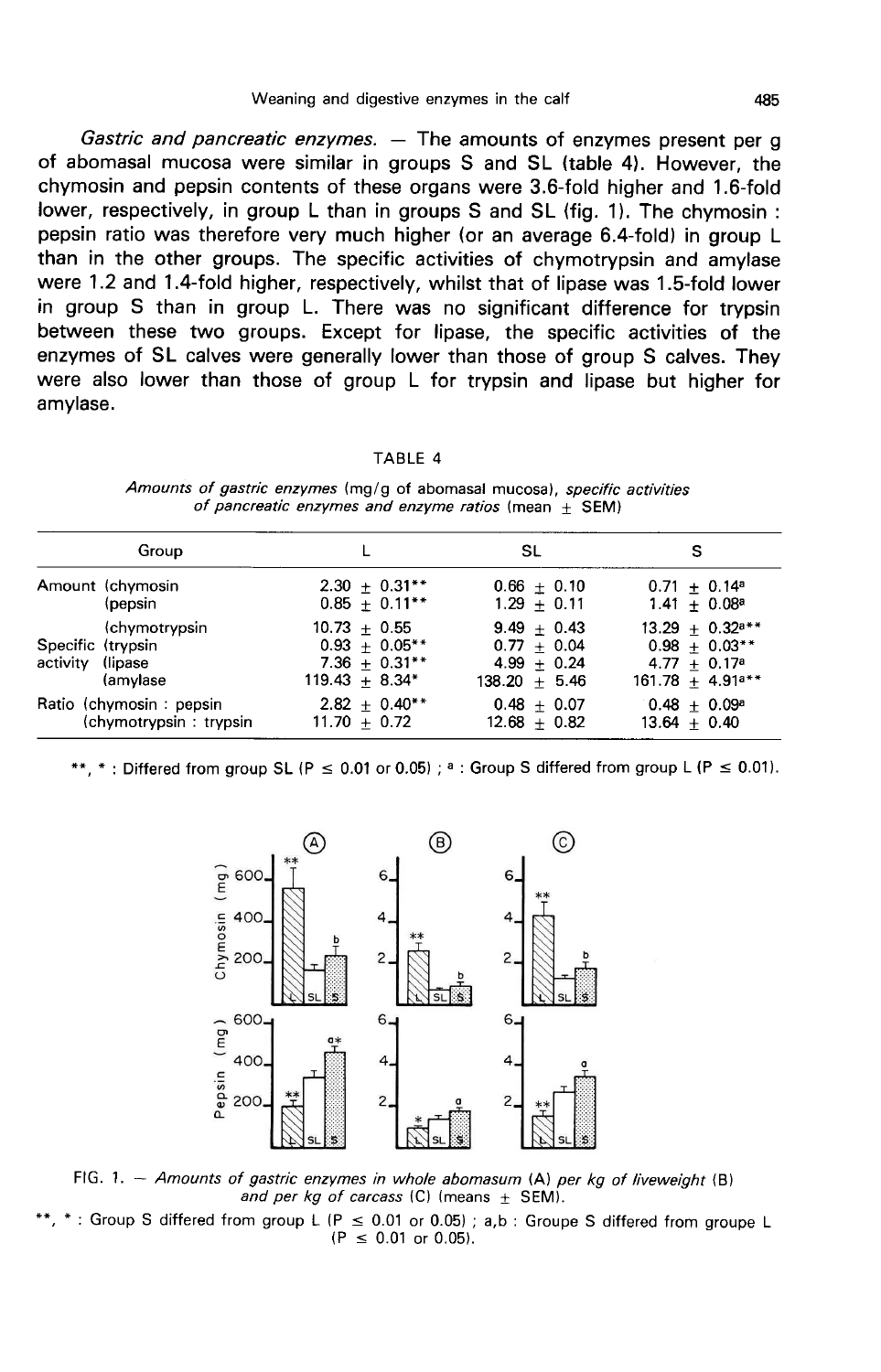Problems concerning the estimation of secretory potentialities from the amounts present in the organs have been discussed previously (Guilloteau et al., 1984b). In the present experiment, observations of dietary effects on the potentialities of enzyme secretions were broadly the same whether results were expressed, for the whole abomasum or pancreas, per kg liveweight or per kg carcass (fig. 1, 2). In the abomasum, secretory potentialities were always lower for chymosin but they were always higher for pepsin in groups S and SL than in group L. Thus, chymosin content per kg of carcass in groups S and SL was on an average 2.8-fold lower, whilst pepsin content was 1.9-fold higher. These potentialities always tended to be greater in group S than in group SL, but only the difference between the total pepsin contents (37 %) was significant. In the pancreas, the potentialities of group S calves were higher than those of group L calves for chymotrypsin, trypsin and amylase, but lower for lipase, the observed differences in activities per kg of carcass were 49, 32, 70 and 24 %, respectively. Group SL had lower potentialities than group L for chymotrypsin, trypsin and lipase, but tended to have higher ones for amylase (12, 17, 44 and 18 %, respectively, per kg carcass). As far as chymotrypsin and trypsin are concerned, the differences were only significant for activities in relation to liveweight. Therefore. SL calves always exhibited clearly lower potentialities than S animals : the observed differences in activities per kg of carcass were 67, 55, 44 and 16 % for chymotrypsin, trypsin, amylase and lipase, respectively.



FIG. 2. - Pancreatic enzyme activities in whole gland  $(A)$  per kg of liveweight  $(B)$ and per kg of carcass (C).

\*: Differed from group SL (P  $\leq$  0.01 or 0.05) : a.b : Group S differed from group L  $(P \le 0.01$  or 0.05).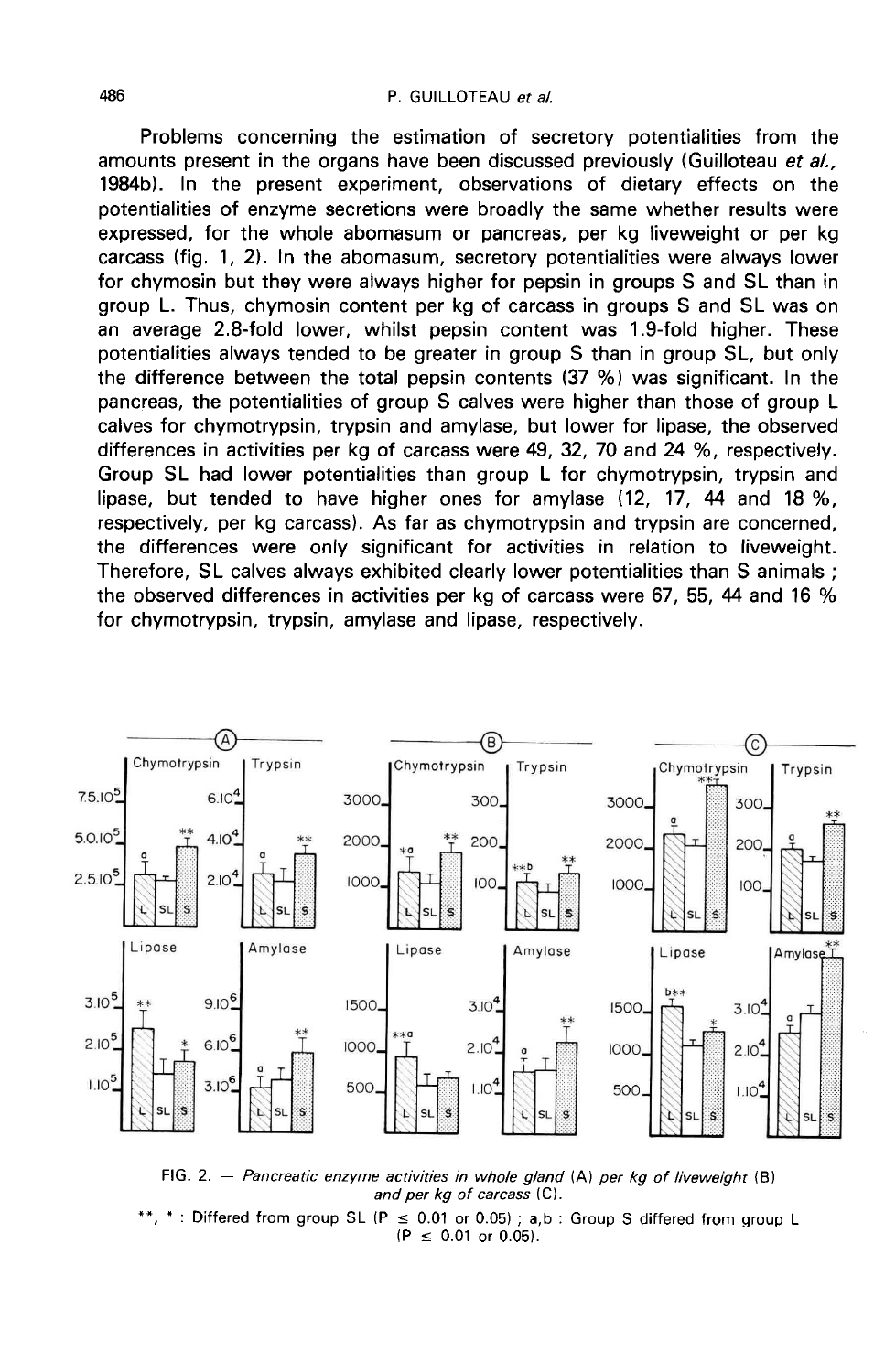## Discussion.

With the chromatographic method we used (Garnot et al., 1972), pepsin A was separated from chymosin and pepsin B, but the latter two enzymes remained mixed and were thus assayed together. Pepsin B constitutes about one-half of the chymosin-pepsin B mixture in adult cattle (Rothe, Harboe and Martiny, 1977 ; Valles, 1980) but only 12 % in calf commercial rennets (Rothe, Harboe and Martiny, 1977). Also pepsin B does not seem to represent more than 5 to 7 % of the sum of pepsin  $A + p$ epsin B and it is about 2.6-fold less active than chymosin on the x-casein we used as a substrate (Martin et al., 1982). Therefore, the method of Garnot et al. (1972) would lead to an overestimate of chymosin of about 5 % in calves and 28 % in adult cattle. As far as our calves are concerned, it may be considered that the results on chymosin essentially correspond to this enzyme, whilst the values assigned to pepsin actually apply to pepsin A.

Group L calves were younger than those of the other groups at slaughter. From previous observations (Guilloteau et al., 1983, 1984b), if the organs of group L calves had been analysed at the same age as those of groups S and SL, the potentialities of chymosin secretion would have been slightly lower and those of the other pancreatic enzymes slightly higher. Nevertheless, the changes would have been too slight (for example 10-13 %) for chymosin to cause modifications in the classifications we observed in relation to diet in this study.

*Effect of weaning.*  $-$  Weaning caused a considerable decrease in chymosin content per kg of carcass. This was solely due to a decline in the concentration of this enzyme in the abomasal mucosa because mucosal weight per kg of carcass increased. In contrast, pepsin predominated in weaned animals due to an increase in both enzyme concentration and organ weight. These results agree with those obtained on bovine (Andren, Bjorck and Claesson, 1980) and ovine (Guilloteau et  $a/$ , 1983) gastric mucosa or on the contents of calf abomasum (Garnot et  $a/$ , 1977). The same is true of gastric juice since the chymosin/pepsin ratio decreases during weaning (Hill, Noakes and Lowe, 1970; Guilloteau et al., unpublished data). However, most of these studies do not allow a distinction between the respective effects of age and diet. In group S, chymosin concentration per g of mucosa was close to that reported by Andren, Bjorck and Claesson (1980, 1981) in 6-month old calves receiving a diet containing high amounts of concentrate feed, whilst the pepsin A concentration found by these authors was about 2.7 fold higher. This divergency could be at least partially due to methodological differences (mucosal area analysed, assay method, animal breed).

In group S calves, potentialities for pepsin secretion per kg of liveweight were similar to those observed by Valles and Furet (1981) in 17-month old Friesian bulls and 6-year old culled cows. Compared with pepsin, the potentialities for chymosin secretion were much higher in our calves (33 and 13-fold, respectively). Thus, the secretory potentialities for chymosin appeared to decrease continuously as the ruminants grew older, but those of pepsin changed little.

The secretory potentialities for chymotrypsin, trypsin and amylase were higher in weaned than in preruminant calves, contrary to those of lipase which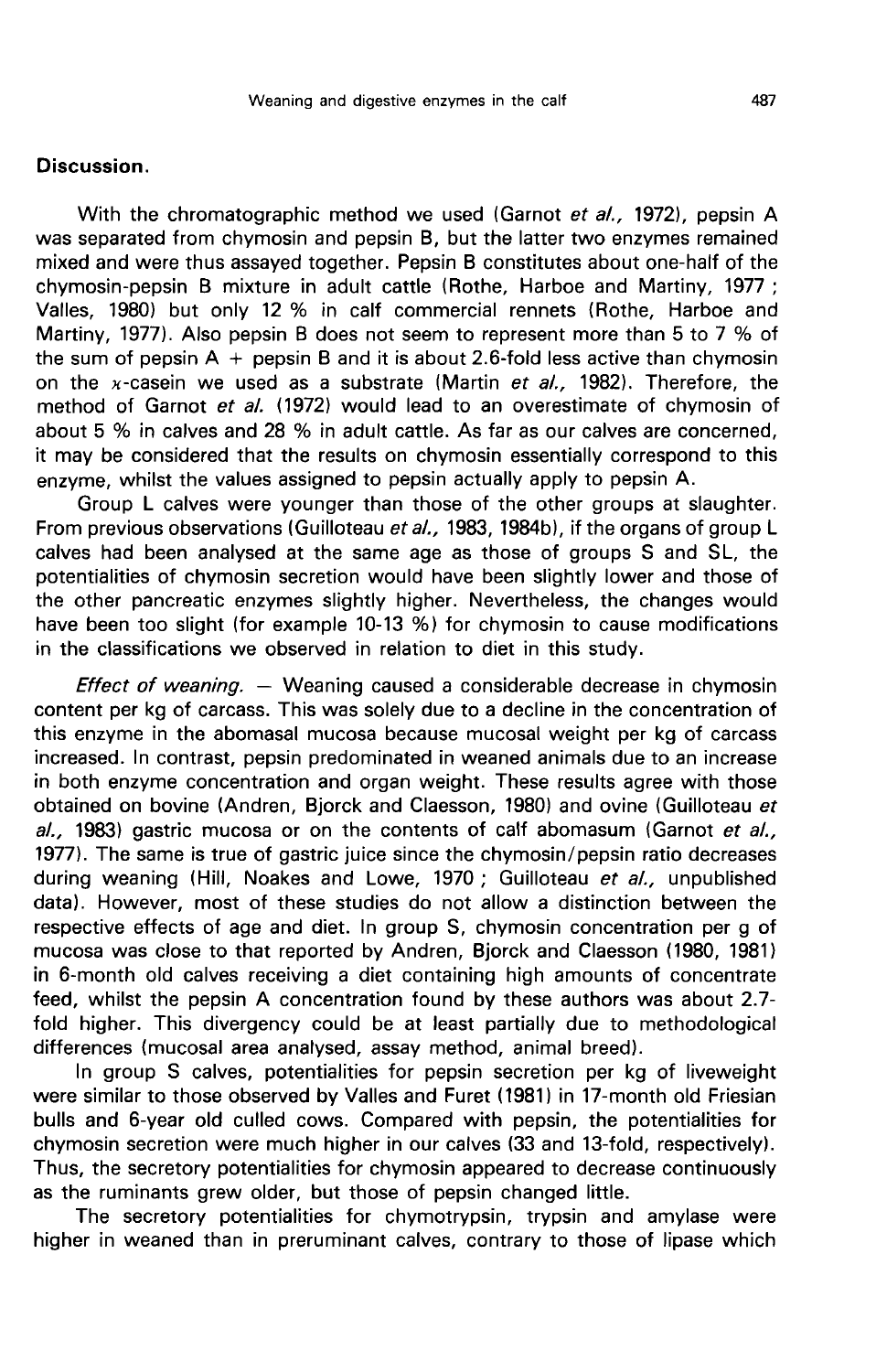were lower. This resulted from the fact that the specific activities of the first three enzymes, as well as pancreas weight, were higher after weaning, although the increase in the size of the pancreas did not compensate for the drop in lipase specific activity. In 42-day old lambs, pancreatic trypsin, chymotrypsin and amylase activities per kg of empty liveweight also tended to be higher in weaned animals than in preruminants, but the same was true of lipase activity (Guilloteau et al., 1983). Also, higher activities per kg liveweight of amylase, trypsin, chymotrypsin or protease were found in the pancreas, pancreatic juice or small intestine contents of weaned calves and lambs by Walker (1959a,b) and Gorrill, Schingoethe and Thomas (1968). In contrast, Schingoethe et al. (1970) did not observe an increase in the trypsin activity of small intestine contents, whilst Gooden (1973) reported that the daily secretion of pancreatic lipase was much higher in weaned calves. However, from these published results, except those of Guilloteau et al., 1983, 1984b), it is not possible to separate the effect of age from that of weaning.

In our experiment, the effect of weaning on enzymatic activities may be the result of many phenomena :  $e.g.$  development of the forestomachs, more regular transit towards the abomasum and small intestine, the nature of the terminal products of digestion and modification of the mechanisms regulating digestive secretions. For example, plasma gastrin, CCK-PZ, pancreatic polypeptide (PP) and vasoactive intestinal peptide (VIP) levels are higher in ruminant than in preruminant calves before the morning meal (Guilloteau et al., 1984a and c) ; however, the secretin level is lower.

*Effect of giving a liquid supplement to ruminants.*  $-$  In our experimental conditions, the use of a liquid supplement did not have a marked effect on enzyme potentialities in the abomasum compared to those observed with the exclusively solid diet. In contrast, Andren, Bjorck and Claesson (1981) noticed a slight increase in the chymosin content of the abomasal mucosa when skim milk was given twice daily for 7 weeks to ruminant calves having received an exclusively solid diet between 2 and 4 months of age. Also, the chymosin level of the abomasal contents increased slightly when milk was given to a calf having received an exclusively solid diet for 2 to 5 weeks (Garnot et al., 1977). However, the augmentations observed by these authors were low, indicating that the changes in the potentialities for chymosin secretion induced by the intake of solid food could not be markedly reversed. Thus it appears that rumen development is a dominant factor in the regulation of abomasal enzyme potentialities. In our experiment the liquid supplement did not contain casein. That may have limited the enhancement of chymosin secretion potentialities since it has been reported that the replacement of milk protein by whey, fish, or soyabean protein in the diet of preruminant calves leads to a decrease in these potentialities (Garnot et a/., 1974, 1977).

Pancreatic enzyme potentialities were lower with the liquid supplement than with the exclusively solid diet. In the pig whose digestive physiology is very different, a depressive effect of a liquid diet on pancreatic and biliary secretions was also observed by Partridge et al. (1982) and Sambrook (1981, cited by Partridge et al., 1982). In our animals, the massive arrival of the liquid supplement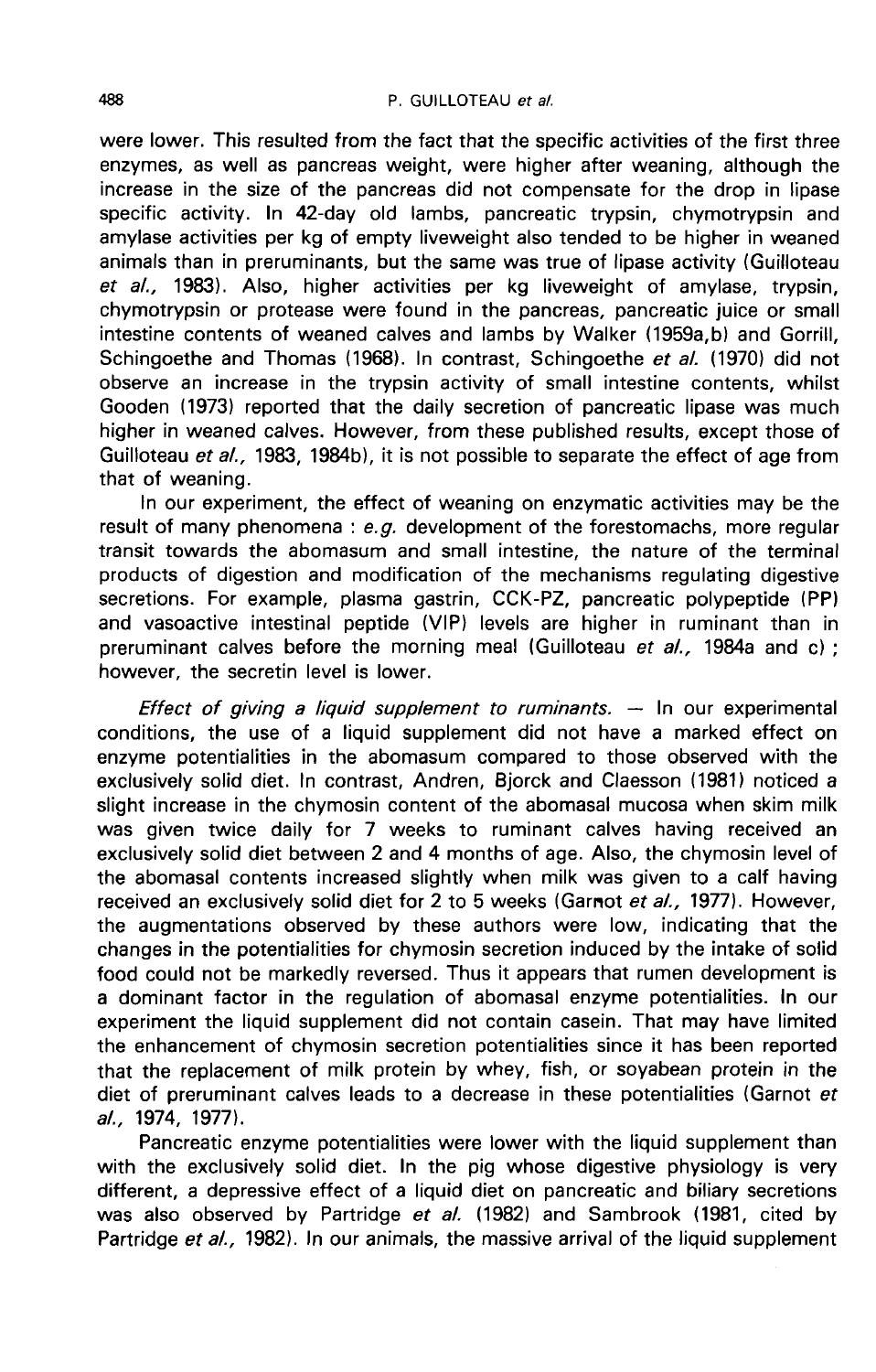in the abomasum and small intestine could limit the favourable effect of the relatively regular passage of products leaving the rumen. Another hypothesis would be that the calf is particularly sensitive to soyabean meal, even when appropriately cooked. This meal usually contains small residual amounts of antitryptic factors, a part of which (in bound form) is released by pepsin, acidification or alkalinization (Delobez, Duterte and Rambaud, 1971). The soyabean meal incorporated into the liquid supplement was not treated to eliminate these bound antitryptic factors. When milk protein is replaced by soyabean meal containing these factors, trypsin activity in the pancreas and intestinal contents is decreased (Gorrill and Thomas, 1967).

Enzyme potentialities and diet.  $-$  In addition to young ruminants, chymosin or a similar enzyme has also been shown to be very active in young rabbits (Henschel, 1973), young rats (Kotts and Jenness, 1976 ; Nikolaevskaya and Chernikov, 1978), piglets, pups and kittens (Foltmann and Axelsen, 1980). This activity seems to disappear at weaning in these monogastric animals, indicating that it may be associated with milk feeding. The amount of chymosin found in young ruminants decreased at weaning. However, it was still important 100 days later in group S calves and thus, in agreement with the results of Andren, Bjorck and Claesson (1980), it declined very slowly with age. It should be noted that calves of nursing cows are not completely weaned before about 8 months of age, while those of group S were only 5.8 months old at slaughter.

The differences observed between group S and group L calves for the activities of proteolytic enzymes (except chymosin), amylase and lipase exhibited a pattern similar to the changes in the respective amounts of nitrogen, starch and lipid intakes (table 3). In ruminant animals, starch is largely degraded in the rumen. However according to the data of Thivend and Journet (1970), one can estimate that about 30 % of the starch intake of group S calves, i.e. 600-700 g/d during the last week, reached the duodenum in our experimental conditions. Thus, in the weaned calf the synthesis of these enzymes appeared to adapt to the intakes of the substrates. This hypothesis agrees with results on many species after weaning (see review by Corring, 1980) but has to be questioned. Clary et al. (1969) reported that cattle had more pancreatic amylase activity with a maize-rich diet than with grass. However, the substitution of starch for lactose had no effect on the amylolytic activity in the pancreas of the preruminant lamb (Peyraud, 1983). Also Hamza (1977) observed no increase in pancreatic amylase secretion when ruminant lambs were offered a supplement of maize starch suspension by bottle. Similarly, Corring, Lebas and Courtot (1972) showed in the rabbit that dietary changes during weaning were not the cause of the increased enzyme activities observed in the pancreas during this period.

Giving a liquid supplement to ruminant calves had a marked effect on enzyme : substrate intake ratios only in the cases of trypsin and chymotrypsin where they were 1.4 and 1.5-fold lower, respectively, in group SL than in group S. This supports the hypothesis of a possible depressive effect of the residual antitryptic factors of soyabean oil meal in the liquid supplement (Gorrill and Thomas, 1967).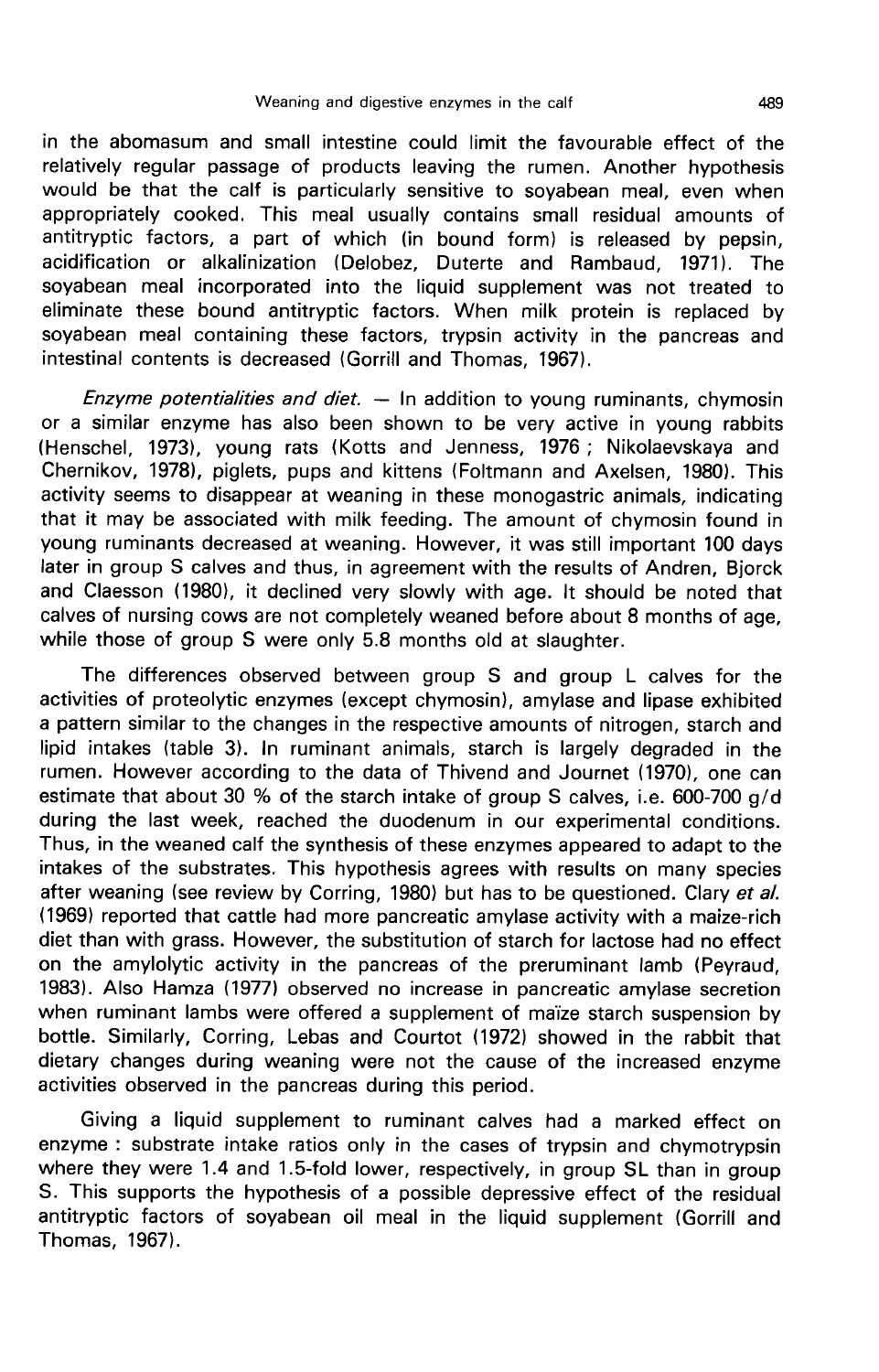#### P. GUILLOTEAU et al.

As regards trypsin and chymotrypsin, the enzyme : nitrogen intake ratio was very little affected by forestomach development, but it increased by 57 % for pepsin. Chymosin particularly acts on coagulation and has a low proteolytic activity compared to pepsin (Chow and Bell, 1976 ; Jenkins, Mahadevan and Emmons, 1980 ; Martin et al., 1982). Thus, it appears that enzyme potentialities per gram of protein arriving in the abomasum were at least as high in weaned as in preruminant calves. Nevertheless compared to milk protein, microbial protein and dietary protein undegraded in the rumen are probably less easily hydrolysed by pepsin and pancreatic proteolytic enzymes. Because of the very large differences in the intakes of starch and lipids between group S and group L calves, comparing the corresponding enzyme : substrate ratios would have no meaning.

In conclusion, weaning in calves causes large changes in abomasal and pancreatic secretory potentialities ; these modifications show a pattern similar with the changes observed in the intake of substrates. The secretory potentialities for lipase and chymosin decrease as the intake of lipid declines and casein disappears from the diet respectively. The secretory potentialities for pepsin and trypsin, chymotrypsin and amylase increase with higher intakes of protein and starch. Giving a liquid supplement to ruminant calves leads to a general decline in enzyme activities (except chymosin), whilst enzyme : substrate ratios are only modified for trypsin and chymotrypsin.

> Reçu en décembre 1983. Accepte en janvier 1985.

Acknowledgements. — Thanks are due to P. Martin for determining the correspondance between coagulation activities and amounts of abomasal enzymes, to A. Daifuku for translating the French text and to J. Quillet for collecting the documentation.

## Résumé. Potentialités enzymatiques de la caillette et du pancréas du veau. Il. Effet du sevrage et de la distribution d'un supplément liquide à des animaux ruminants.

Trente neuf veaux mâles de race frisonne, répartis en 3 lots (L, S et SL) sont élevés jusqu'à l'âge de 147 à 175 j. Les animaux du lot L restent préruminants jusqu'à leur abattage. Ceux du lot S sont sevrés entre les âges de 4 et 9 semaines et recoivent ensuite ad libitum un aliment concentré et de la fétuque déshydratée. Les veaux du lot SL reçoivent en plus du régime des veaux du lot S, une buvée contenant de la poudre de lactosérum et du tourteau de soja apportant au total 940 g de matière sèche et 5 060 g d'eau par jour. L'âge d'abattage des veaux de chaque lot est choisi de manière à obtenir des poids de carcasse similaires dans les 3 groupes. A l'abattage, la caillette et le pancréas de chaque veau sont collectés puis les enzymes gastriques (chymosine et pepsine) et pancréatiques (chymotrypsine, trypsine, lipase et amylase) sont dosées.

Au niveau de la caillette, le sevrage entraîne une diminution de la quantité de chymosine et une augmentation de celle de pepsine ; ainsi, les quantités de chymosine présentes par kg de carcasse sont en moyenne 2,8 fois plus faibles et celles de pepsine 1,9 fois plus fortes chez les veaux des lots S et SL que chez ceux du lot L. La quantité de pepsine a tendance à être plus forte chez les veaux du lot S que chez ceux du lot SL, mais seule la différence observée pour la quantité totale (36 %) est significative.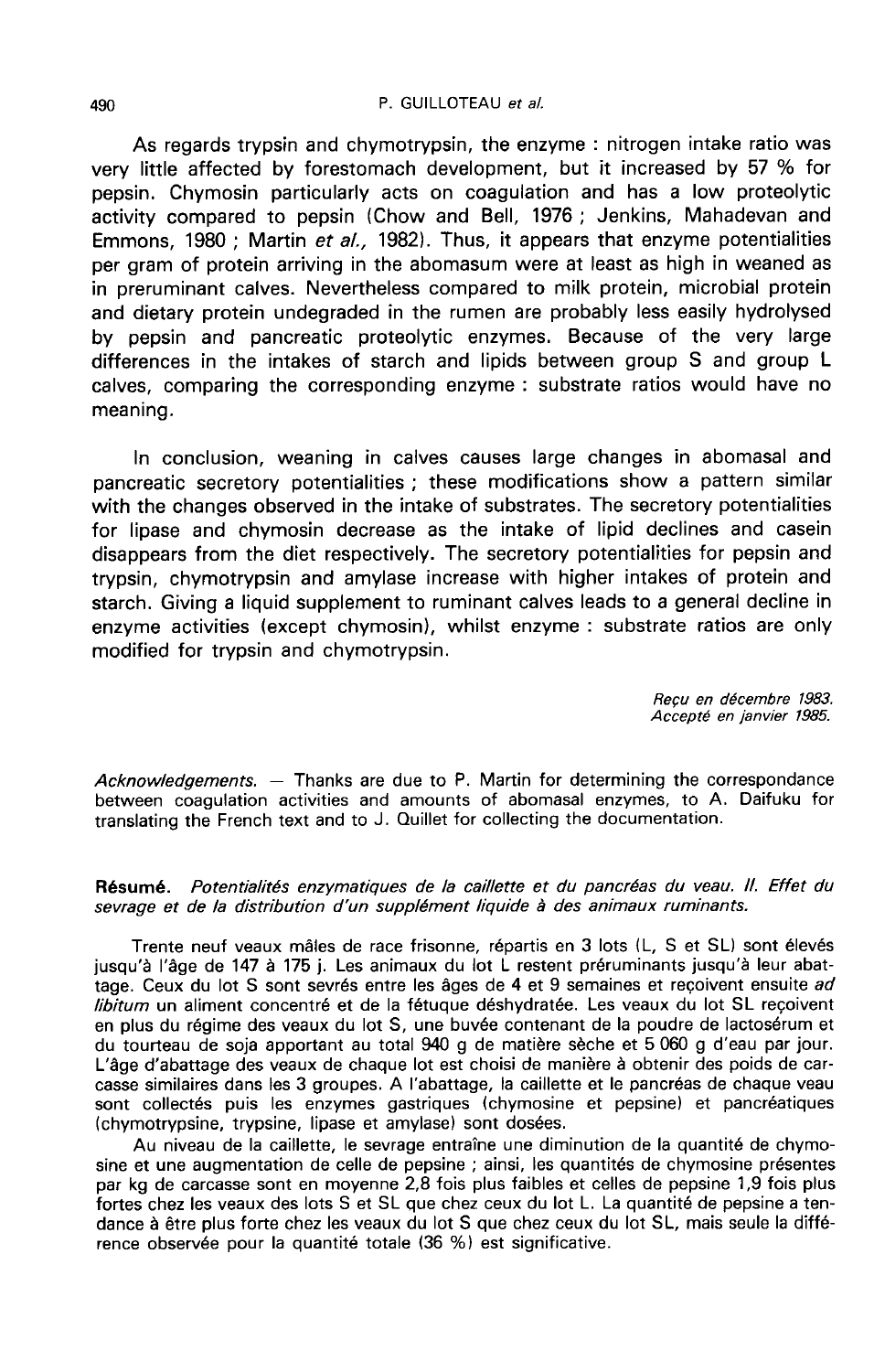Au niveau du pancréas, les activités des veaux du lot S sont supérieures à celles des veaux du lot L pour la trypsine, la chymotrypsine et l'amylase, mais elles leur sont inférieures pour la lipase : les différences observées dans les activités par kg de carcasse sont res-<br>pectivement de 32, 49, 70 et 24 %. Les veaux du lot SL ont des activités plus faibles que ceux du lot L pour la trypsine, la chymotrypsine et la lipase mais plus élevées pour l'amylase (respectivement de 17, 12, 44 et 18 %) ; ils ont des activités toujours inférieures à celles des veaux du lot S (respectivement 55, 67, 16 et 44 % pour la trypsine, la chymotrypsine, la lipase et l'amylase).

Le sevrage entraîne de profondes modifications dans les potentialités de sécrétion des enzymes digestives étudiées qui vont dans le même sens que les changements observés dans les quantités de substrats ingérés. Dans nos conditions expérimentales, la distribution d'une buvée à des veaux ruminants a un effet dépressif sur les activités enzymatiques du pancréas et de la caillette (chymosine exceptée).

## **Références**

- ANDREN A., BJÖRCK L., CLAESSON O., 1980. Quantification of chymosin (rennin) and pepsin in bovine abomasum by rocket immunoelectrophoresis. Swedish J. agric. Res., 10, 123-130.
- ANDREN A., BJORCK L., CLAESSON 0., 1981. Effect of supplementary milk-feeding on content of chymosin in the abomasal mucosa of concentrate-fed calves. Swedish J. agric. Res., 11, 11-15.
- CHOW C., BELL J. M., 1976. Effects of various heat and pH treatments on digestibility of protein in pea protein concentrate (Pisum sativum). Can. J. anim. Sci., 56, 559-566.
- CLARY J. J., MITCHELL G. F., LITTLE C. O., BRADLEY N. W., 1969. Pancreatic amylase activity from ruminants fed different rations. Can. J. Physiol. Pharmacol., 47, 161-164.
- CORRING T., 1980. The adaptation of digestive enzymes to the diet : its physiological significance. Reprod. Nutr. D6velop., 20, 1217-1235.
- CORRING T., LEBAS F., COURTOT D., 1972. Contrôle de l'évolution de l'équipement enzymatique du pancréas exocrine du lapin de la naissance à 6 semaines. Ann. Biol. anim. Bioch. Biophys., 12, 221-231.
- DELOBEZ R., DUTERTE R., RAMBAUD M., 1971. Dosage des facteurs antitrypsiques du soya. Rev. Fr. Corps gras, 18, 381-389.
- FOLTMANN B., AXELSEN N. H., 1980. Gastric proteinases and their zymogenes. Phylogenetic and developmental aspects. Fed. europ. Bioc. Soc. (FEBS Proc), 60, 271-280.
- GARNOT P., THAPON J. L., MATHIEU C. M., MAUBOIS J. L., RIBADEAU-DUMAS B., 1972. Determination of rennin and bovine pepsins in commercial rennets and abomasal juices. J. Dairy Sci., 55, 1641-1650.
- GARNOT P., TOULLEC R., THAPON J. L., MARTIN P., MINH-THU-HOANG, MATHIEU C. M., RIBADEAU-DUMAS B., 1977. Influence of age, dietary protein and weaning on calf abomasal enzymatic secretion. J. Dairy Res., 44, 9-23.
- GARNOT P., VALLES E., THAPON J. L., TOULLEC R., TOMASSONE R., RIBADEAU-DUMAS B., 1974. Influence of dietary proteins on rennin and pepsin content of preruminant calf vell. J. Dairy Res., 41, 19-23.
- GOODEN J. M., 1973. The importance of lipolytic enzymes in milk-fed and ruminating calves. Aust. J. biol. Sci., 26, 1189-1199.
- GORRILL A. D. L., SCHINGOETHE D. J., THOMAS J. W., 1968. Proteolytic activity and in vitro enzyme stability in small intestinal contents from ruminants and non-ruminants at different ages. J. Nutr., 96, 342-348.
- GORRILL A. D. L., THOMAS J. W., 1967. Body weight changes, pancreas size and enzyme activity and proteolytic enzyme activity and protein digestion in intestinal contents from calves fed soybean and milk protein diets. *J. Nutr.,* **92**, 215-223.
- GUILHERMET R., COROLLER J. Y., TOULLEC R., 1980. Effet d'un apport post-ruminal d'énergie ou d'énergie et de protéines sur la prise alimentaire chez le veau ruminant. Reprod. Nutr.<br>Dévelop., 20, 1645-1649. activity and proteolytic<br>calves fed soybean and<br>MET R., COROLLER J.<br>ou d'énergie et de proté<br>Dévelop., **20**, 1645-1649.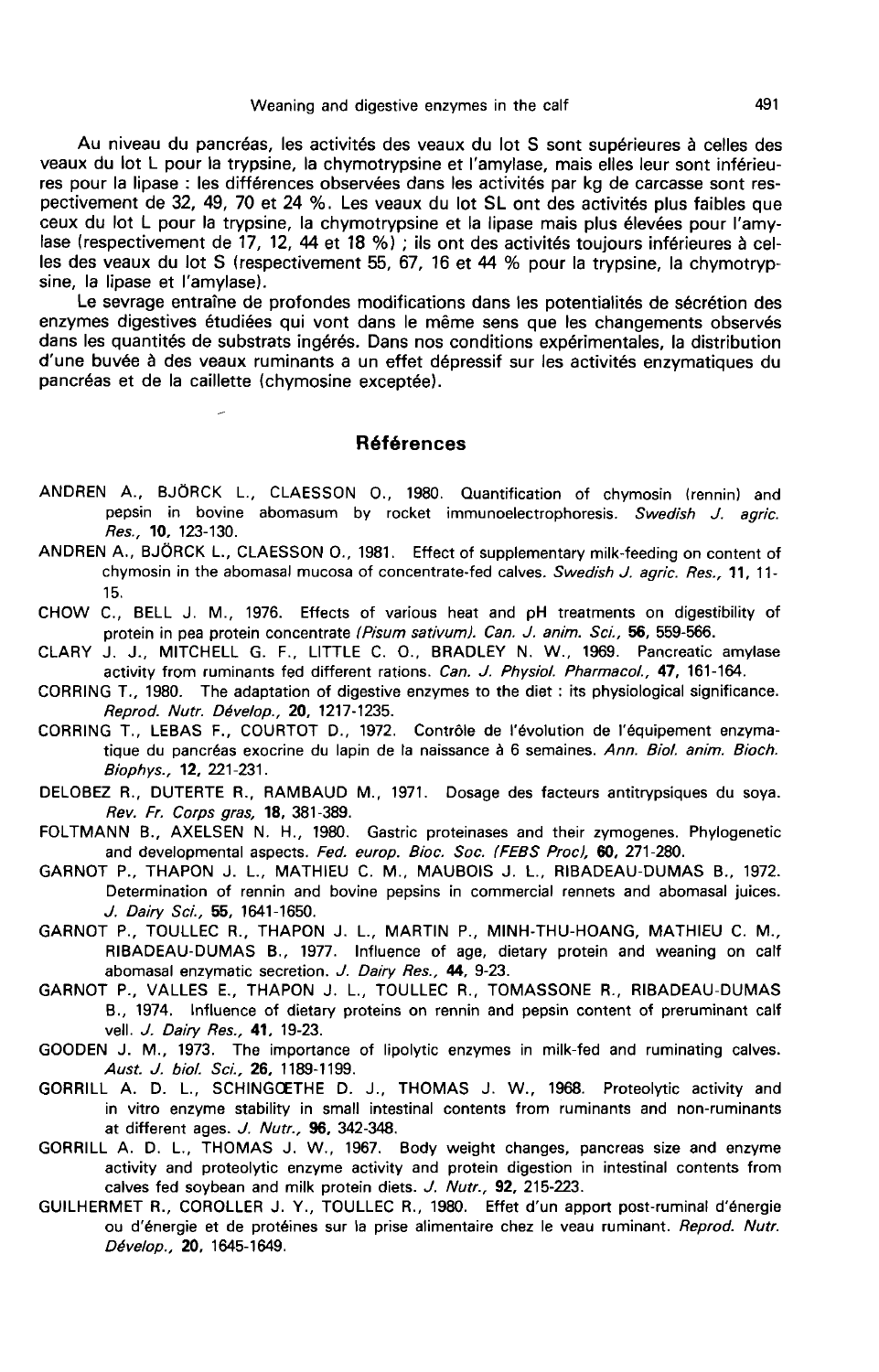- GUILHERMET R., PATUREAU-MIRAND P., TOULLEC R., 1976. Influence de la distribution sous forme solide ou liquide d'un supplément riche en protéines chez le veau ruminant. Ann. Zootech., 25, 281-286.
- GUILLOTEAU P., CHAYVIALLE J. A., TOULLEC R., GRONGNET J. F., DARDILLAT C., 1984a. Early life pattern of plasma secretin level in calves. Can. J. anim. Sci., 64 (Suppl.), 100-101.
- GUILLOTEAU P., CORRING T., GARNOT P., MARTIN P., TOULLEC R., DURAND G., 1983. Effects of age and weaning on enzyme activities of abomasum and pancreas of the lamb. J. Dairy Sci., 66, 2373-2385.
- GUILLOTEAU P., CORRING T., TOULLEC R., ROBELIN J., 1984b. Enzyme potentialities of the abomasum and pancreas of the calf. I. Effect of age in the preruminant. Reprod. Nutr. Dévelop., 24, 315-325.
- GUILLOTEAU P., DELANSORNE R., TOULLEC R., 1982. R6partition des concentrations enzymatiques dans la muqueuse abomasale du veau préruminant. Evolution avec l'âge. Reprod. Nutr. Dévelop., 22, 511-522.
- GUILLOTEAU P., TOULLEC R., CHAYVIALLE J. A., GRONGNET J. F., 1984c. Early life pattern of plasma gastro-enteropancreatic hormones in calves. Fifth int. Symp. on gastrointestinal hormones. Rochester, U.S.A., September 30 to October 3 (in press).
- HAMZA A. N., 1977. Pancreatic secretion in sheep. I. Adaptation of the pancreas to dietary starch. Sudan J. Vet. Sci. Anim. Husb., 18, 1-18.
- HENSCHEL M. J., 1973. Comparison of the development of proteolytic activity in the abomasum of the preruminant calf with that in the stomach of the young rabbit and guinea-pig. Brit. J. Nutr., 30, 285-296.
- HILL K. J., NOAKES D. E., LOWE R. A., 1970. Gastric digestive physiology of the calf and piglet, 166-179. In Phillipson A. T. : Physiology of digestion and metabolism in the ruminant, lllrd int. Symp. on ruminant physiology, Oriel Press Limited, Newcastle Upon Tyne.
- JENKINS K. J., MAHADEVAN S., EMMONS D. B., 1980. Susceptibility of proteins used in calf milk replacers to hydrolysis by various proteolytic enzymes. Can. J. anim. Sci., 60, 907-914.
- KOTTS C., JENNESS R., 1976. Rennin and pepsin in stomach of rats. J. Dairy Sci., 59, 1398-1400.
- MARTIN P., TRIEU-CUOT P., COLLIN J. C., RIBADEAU-DUMAS B., 1982. Purification and characterization of bovine gastricsin. Eur. J. Biochem., 122, 31-39.
- MATHIEU C.-M., 1961. Etude du développement du tractus digestif du veau. Ann. Nutr. Alim., 15, 263-266.
- MICHEL M., 1973. Recherches de tests biochimiques destines a caracteriser 1'6tat nutritionnel et sanitaire d'un troupeau de veaux. Ann. Rech. vétér., 4, 113-124.
- NIKOLAEVSKAYA V. R., CHERNIKOV M. P., 1978. A study of the milk protein digestion in the stomach at a young age. Vopr. Pitan, 4, 33-36.
- PARTRIDGE I. G., LOW A. G., SAMBROOK I. E., CORRING T., 1982. The influence of diet on the exocrine pancreatic secretion of growing pigs. Br. J. Nutr., 48, 137-145.
- PEYRAUD J. L., 1983. R6/e respectif des enzymes de l'h6te et de la flore intestinale dans la digestion de l'amidon et de ses dérivés (produits amylacés) chez le jeune agneau préruminant. Th. Univ. Rennes I et E.N.S.A. Rennes. Numéro d'ordre 83/8, série B, 173 p.
- ROTHE G. A. L., AXELSEN N. H., JOHNK P., FOLTMANN B., 1976. Immunochemical, chromatographic and milk-clotting activity measurements for quantification of milk-clotting enzymes in bovine rennets. J. Dairy Res., 43, 85-95.
- ROTHE G. A. L., HARBOE M. K., MARTINY S. C., 1977. Quantification of milk-clotting enzymes in 40 commercial bovine rennets, comparing rocket immunoelectrophoresis with an activity ratio assay. J. Dairy Res., 44, 73-77.
- SCHINGOETHE D. J., GORRILL A. D. L., THOMAS J. W., YANG M. G., 1970. Size and proteolytic enzyme activity of the pancreas of several species of vertebrate animals. Can. J. Physiol. Pharmacol., 48, 43-49.
- SISSONS J. W., 1981. Digestive enzymes of cattle. J. Sci. Food Agric., 32, 105-114.
- SNEDECOR G. W., COCHRAN W. R., 1971. Statistical methods. The Iowa State Univ. Press, Ames.
- THIVEND P., JOURNET M., 1970. Utilisation digestive de I'amidon du mafs chez le ruminant. Ann. Bio/. anim. Bioch. Biophy., 10, 323-326.